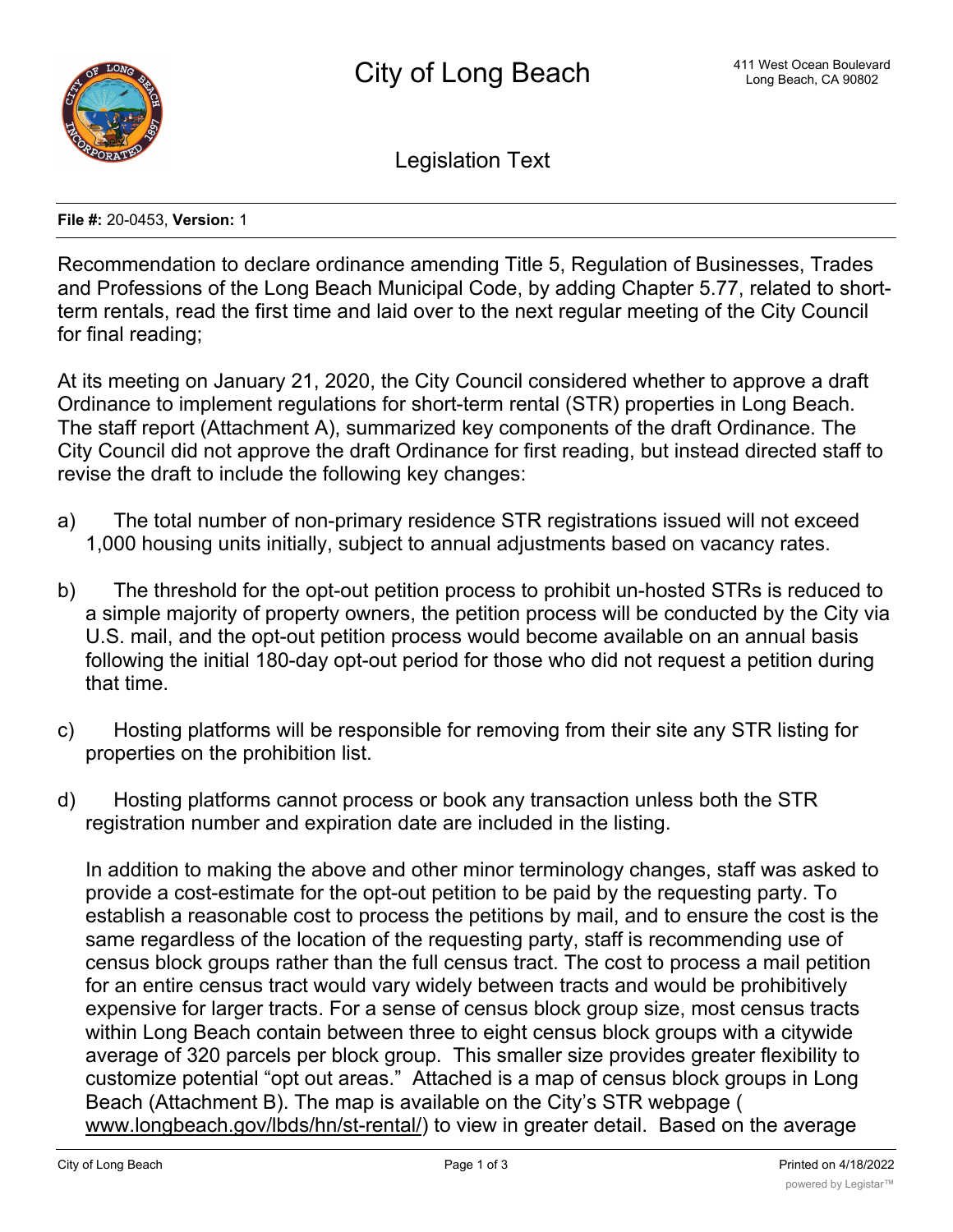number of parcels per block group, staff is recommending a fee of \$1,000 per petition. Despite staff's recommendation to use census block groups, the attached Ordinance provides the City Council with the discretion to approve use of either census block groups or census tracts for the petition process.

The City Council also requested that staff consider, and respond to, the following questions:

a) Could the City require or encourage STR operators to utilize hosting platforms that have entered into a tax collection agreement with the City?

> Staff recommends that as part of the program implementation, the City provide operators with a list of platforms that have entered into a tax collection agreement with the City.

b) Could the citywide cap of 1,000 non-primary residence STRs be temporarily increased during certain special events (i.e., Grand Prix or Pride)?

> Staff recommends revisiting this topic after the first full year of implementation so the City has more data on program operations to consider a temporary increase.

c) Can the City prohibit or ban platforms from listing STR properties in the City if the platforms do not follow the rules or list unregistered properties?

> Staff will need to do further research to determine the means, if any, to take such an action against platforms.

## **Environmental Compliance**

In accordance with the Guidelines for Implementation of the California Environmental Quality Act (CEQA), a Notice of Intent to Adopt Negative Declaration ND 07-19 was prepared and made available for a 30-day public review and comment period that began on September 16, 2019, and ended on October 15, 2019 (Attachment C). A Resolution directing the Director of Development Services to submit a request to the California Coastal Commission for a finding of conformance has been prepared.

This matter was reviewed by Deputy City Attorney Monica J. Kilaita on March 5, 2020 and by Budget Analysis Officer Julissa José-Murray on April 1, 2020.

City Council action is requested on May 19, 2020, to implement the STR program within the phased implementation plan recommended by staff.

The adoption of the STR Ordinance, with the phased implementation plan, changes the expense and revenue incurred in the current fiscal year. In FY 20, the plan will cost